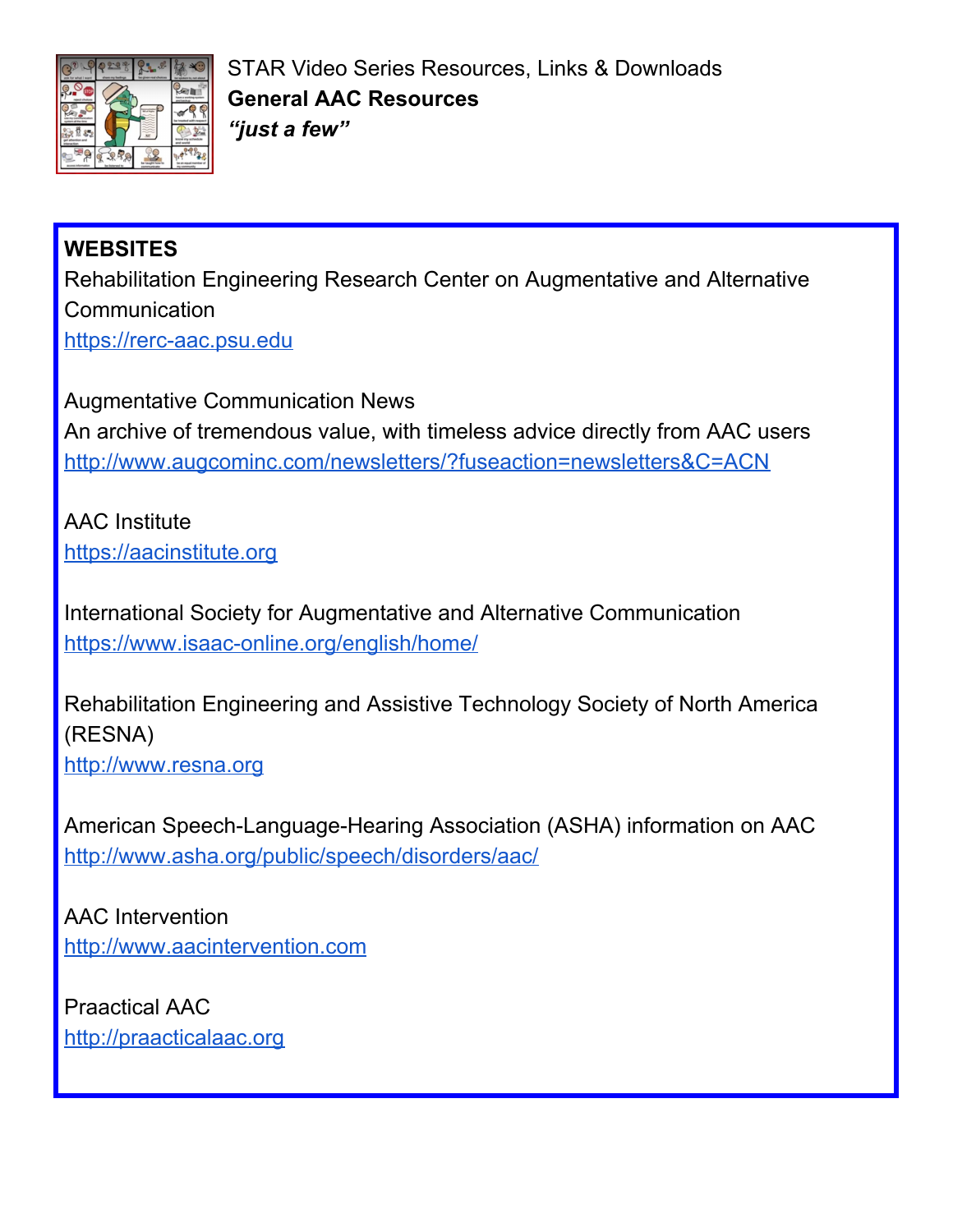

STAR Video Series Resources, Links & Downloads **General AAC Resources** *"just a few"*

#### Project Core

[http://www.project-core.com](http://www.project-core.com/)

#### Communication Matters

[https://www.communicationmatters.org.uk](https://www.communicationmatters.org.uk/)

Center for Literacy and Disability Studies <http://www.med.unc.edu/ahs/clds>

## **ARTICLES AND PRESENTATIONS**

**10 Things You May Not Know About AAC** <https://www.uthsc.edu/asp/clinical/documents/10-things-document.pdf>

#### **How Far We've Come, How Far We've Got to Go: Tales from the Trenches**

By Michael B. Williams [https://www.youtube.com/watch?v=f14uio\\_2tNk](https://www.youtube.com/watch?v=f14uio_2tNk)

#### **AAC Intervention and Natural Speech**

[https://www.asha.org/PRPSpecificTopic.aspx?folderid=8589942773&section=Key\\_Is](https://www.asha.org/PRPSpecificTopic.aspx?folderid=8589942773§ion=Key_Issues) [sues](https://www.asha.org/PRPSpecificTopic.aspx?folderid=8589942773§ion=Key_Issues)

The use of AAC does not affect motivation to use natural speech and can, in fact, help improve natural speech when therapy focuses simultaneously on natural speech development and use of AAC in a multimodal approach (Millar, Light, & Schlosser, 2006; Sedey, Rosin, & Miller, 1991).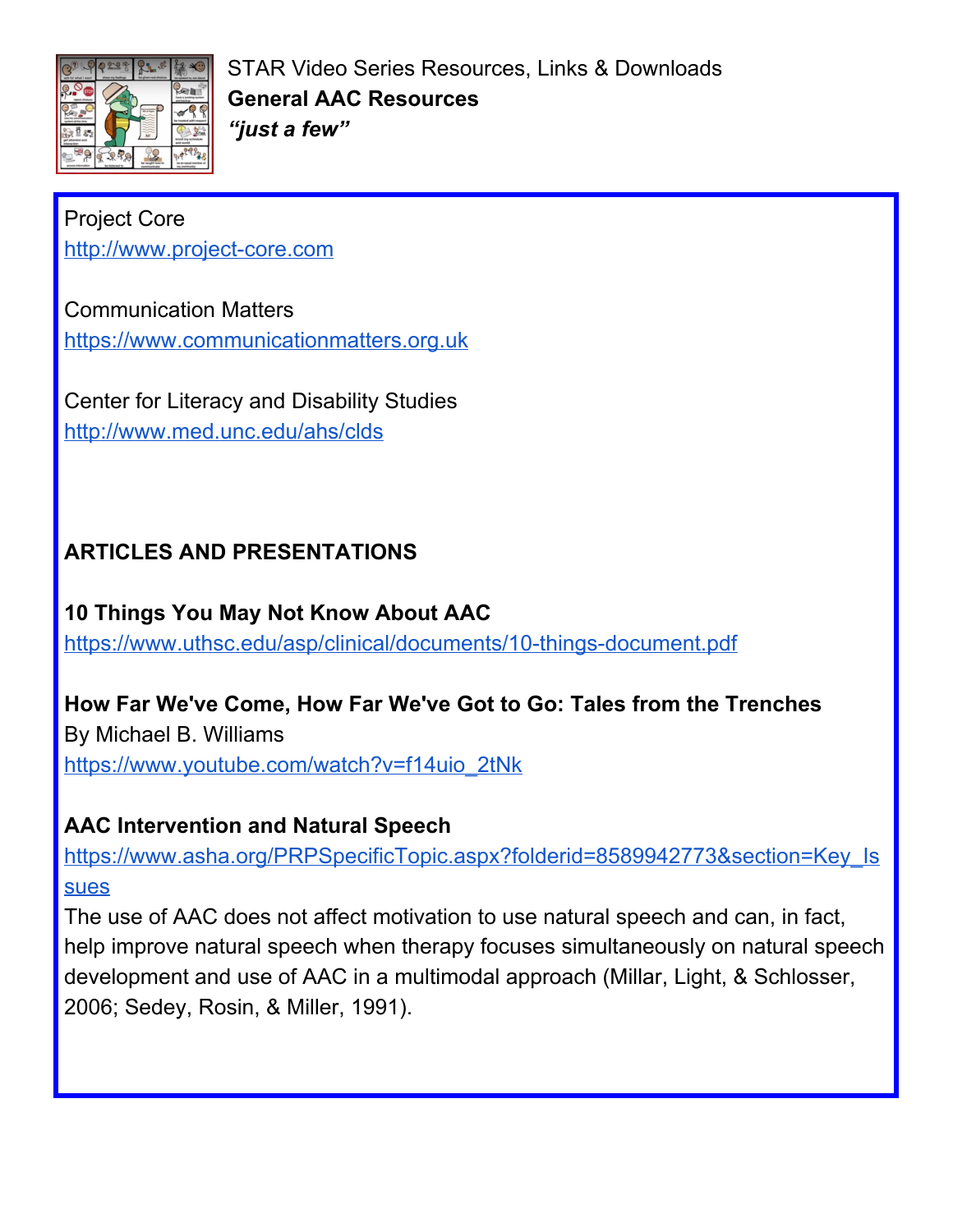

Intervention for minimally verbal school-age children with ASD that included use of an SGD increased spontaneous output and use of novel utterances compared with the same interventions that did not include use of an SGD (Kasari et al., 2014).

AAC can help decrease the frequency of challenging behaviors that may arise from frustration or communication breakdowns (Carr & Durand, 1985; Drager, Light, & McNaughton, 2010; Mirenda, 1997; Robinson & Owens, 1995).

### **Chat with Me: Pragmatic Skill Intervention in AAC**

Jill E Senner, PhD, CCC-SLP and Matthew R. Baud, MS, CCC-SLP [http://www.talcaac.com/Chat\\_With\\_Me\\_Handout.pdf](http://www.talcaac.com/Chat_With_Me_Handout.pdf)

## **Moving from Praise to Acknowledgment: Providing Children with Authentic Support**

[https://cainclusion.org/teachingpyramid/materials/general/MovingFromPraisetoAckno](https://cainclusion.org/teachingpyramid/materials/general/MovingFromPraisetoAcknowledgement.pdf) [wledgement.pdf](https://cainclusion.org/teachingpyramid/materials/general/MovingFromPraisetoAcknowledgement.pdf)

**Chris Klein: Building Relationships through the Tools of Communication** <https://www.youtube.com/watch?v=dupabkw46Qk>

## **Combining Visual and Auditory Scanning for Children with CVI and Complex Communication Needs**

Linda Burkhart & Gayle Porter, 8/31/12

[http://lindaburkhart.com/wp-content/uploads/2016/06/Vision\\_symbols\\_handout.pd](http://lindaburkhart.com/wp-content/uploads/2016/06/Vision_symbols_handout.pdf)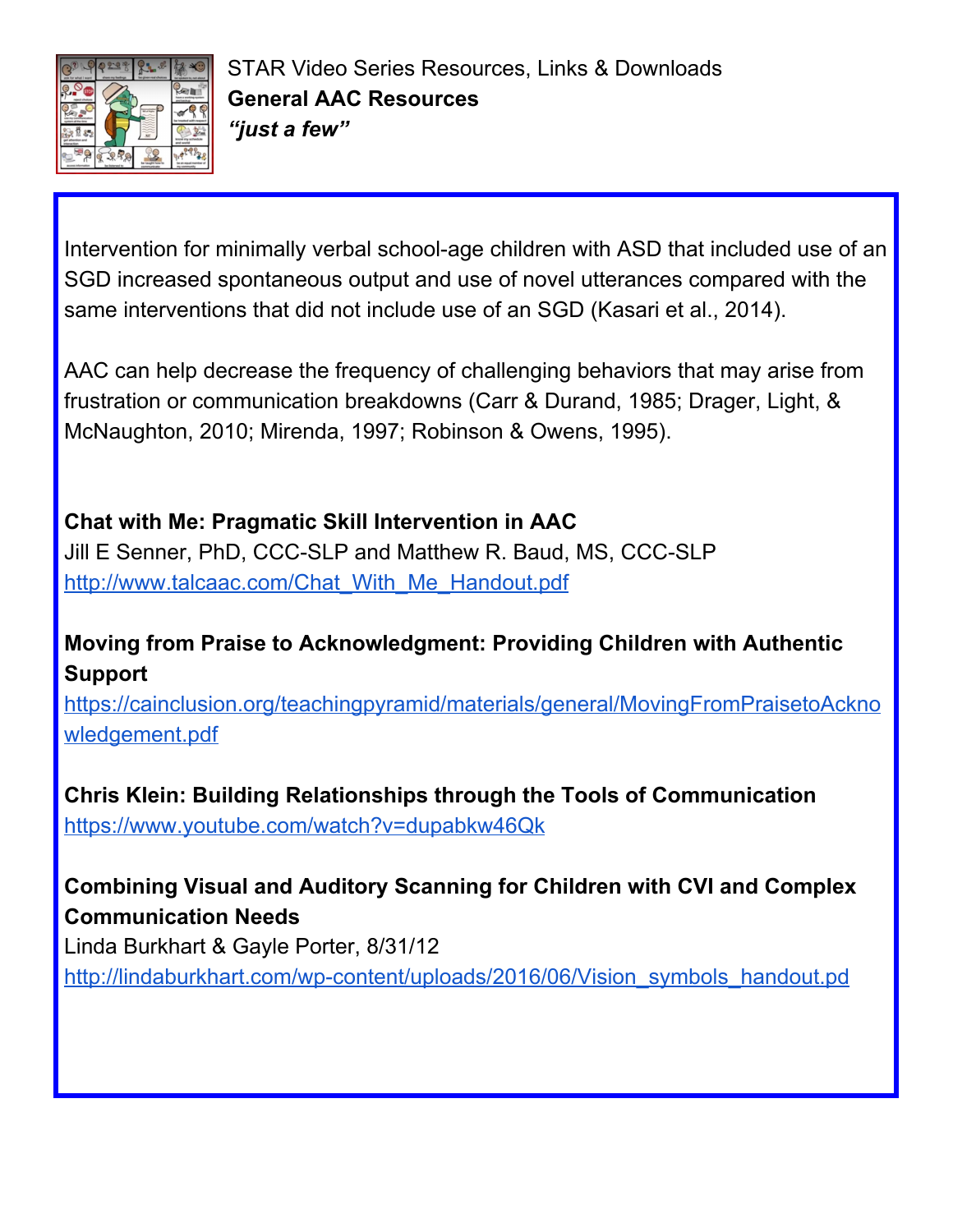

## **16 People With Autism Describe Why Eye Contact Can Be Difficult**

[https://themighty.com/2016/02/why-eye-contact-can-be-difficult-for-people-with-autis](https://themighty.com/2016/02/why-eye-contact-can-be-difficult-for-people-with-autism/) [m/](https://themighty.com/2016/02/why-eye-contact-can-be-difficult-for-people-with-autism/)

## **The Power of Music**

Presentation at Closing The Gap on October 19th, 2017 by Caroline Musselwhite and Snoopi Botten <https://www.youtube.com/watch?v=C0fw4PqcEzU>

## **AAC research and development**

Rehabilitation Engineering Research Center on AAC: Progress on research, development and training activities.

Light, J., Beukelman, D., Fager, S., Fried-Oken, M., Jakobs, T., & McNaughton (February, 2018). *RERC on AAC:* Presentation at the Assistive Technology Industry Association (ATIA) Annual Conference, Orlando, Fl.

[https://rerc-aac.psu.edu/wp-content/uploads/2018/02/RERConAAC\\_Update-ATIA201](https://rerc-aac.psu.edu/wp-content/uploads/2018/02/RERConAAC_Update-ATIA2018-handout.pdf) [8-handout.pdf](https://rerc-aac.psu.edu/wp-content/uploads/2018/02/RERConAAC_Update-ATIA2018-handout.pdf)

Light, J. & McNaughton, D. (2014). Communicative Competence for individuals who require augmentative and alternative communication: A new definition for a new era of communication? Augmentative and Alternative Communication, 30:1, p1-18.

Kent-Walsh, J. & Binger, C., & Hasham, Z. (2010). Effects of parent instruction on the symbolic communication of children using augmentative and alternative communication during storybook reading. American Journal of Speech-Language Pathology (19), 97-107.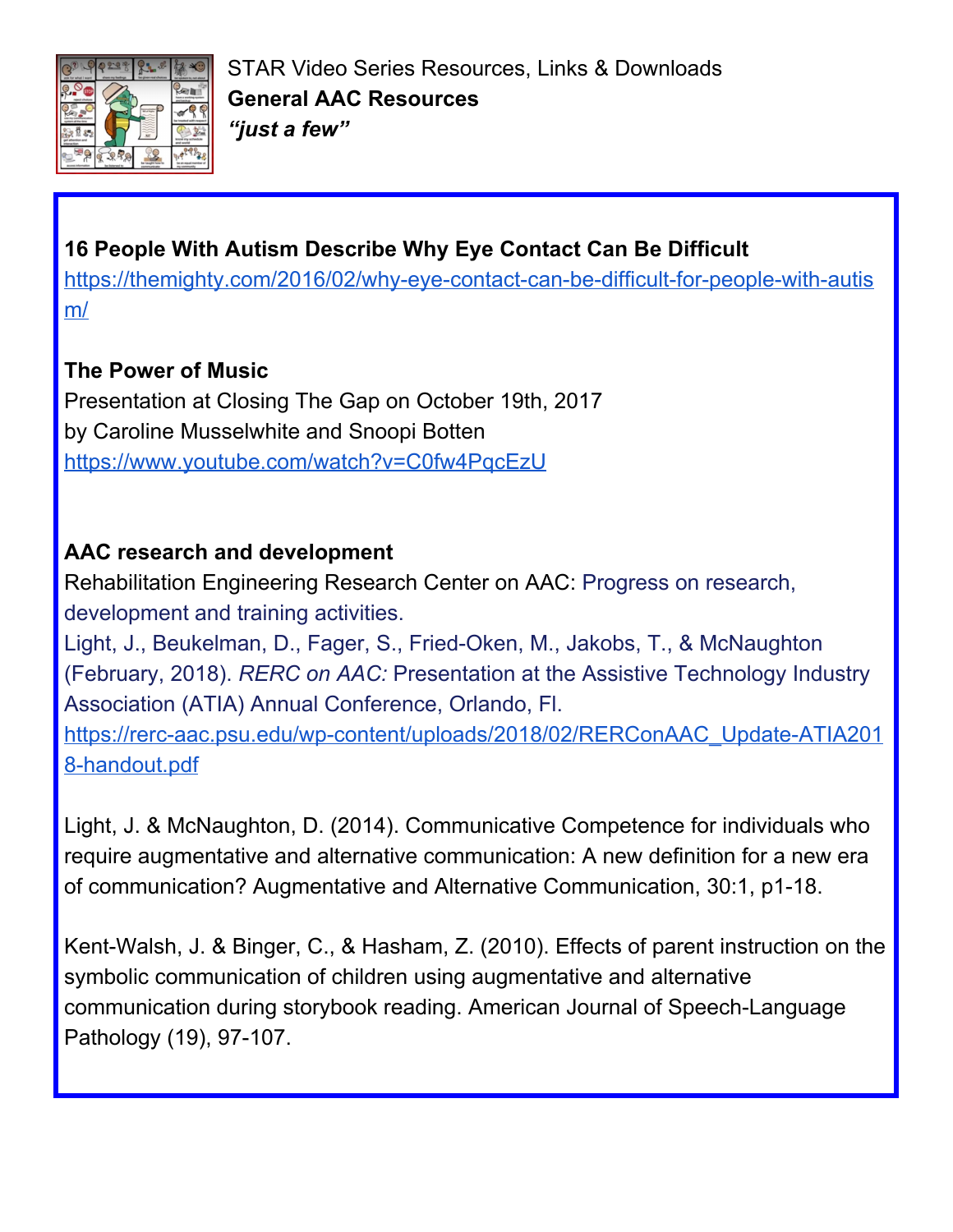

# **BOOKS**

**Augmentative and Alternative Communication: Supporting Children and Adults with Complex Communication Needs**, Fourth Edition 4th Edition, 2013. by David Beukelman (Author), Pat Mirenda (Author), Kathryn Garrett (Contributor), Janice Light (Contributor)

**Assistive Technologies: Principles and Practice,** 4th Edition, 2014.

By Albert M. Cook PhD PE, Janice Miller Polgar PhD OT Based on the Human Activity Assistive Technology (HAAT) model, provides detailed coverage of the broad range of devices, services, and practices that comprise assistive technology, and focuses on the relationship between the human user and the assisted activity within specific contexts.

**Movement difference and diversity in autism / mental retardation, appreciating and accommodating people with communication and behavior challenges.** By Anne Donnellan and Martha Leary, 1995 Madison, WI: DRI Press.

**Social Networks: A Communication Inventory for Individuals with Complex Communication Needs and their Communication Partners.** Blackstone, Sarah W. & Hunt-Berg, M. (2012).